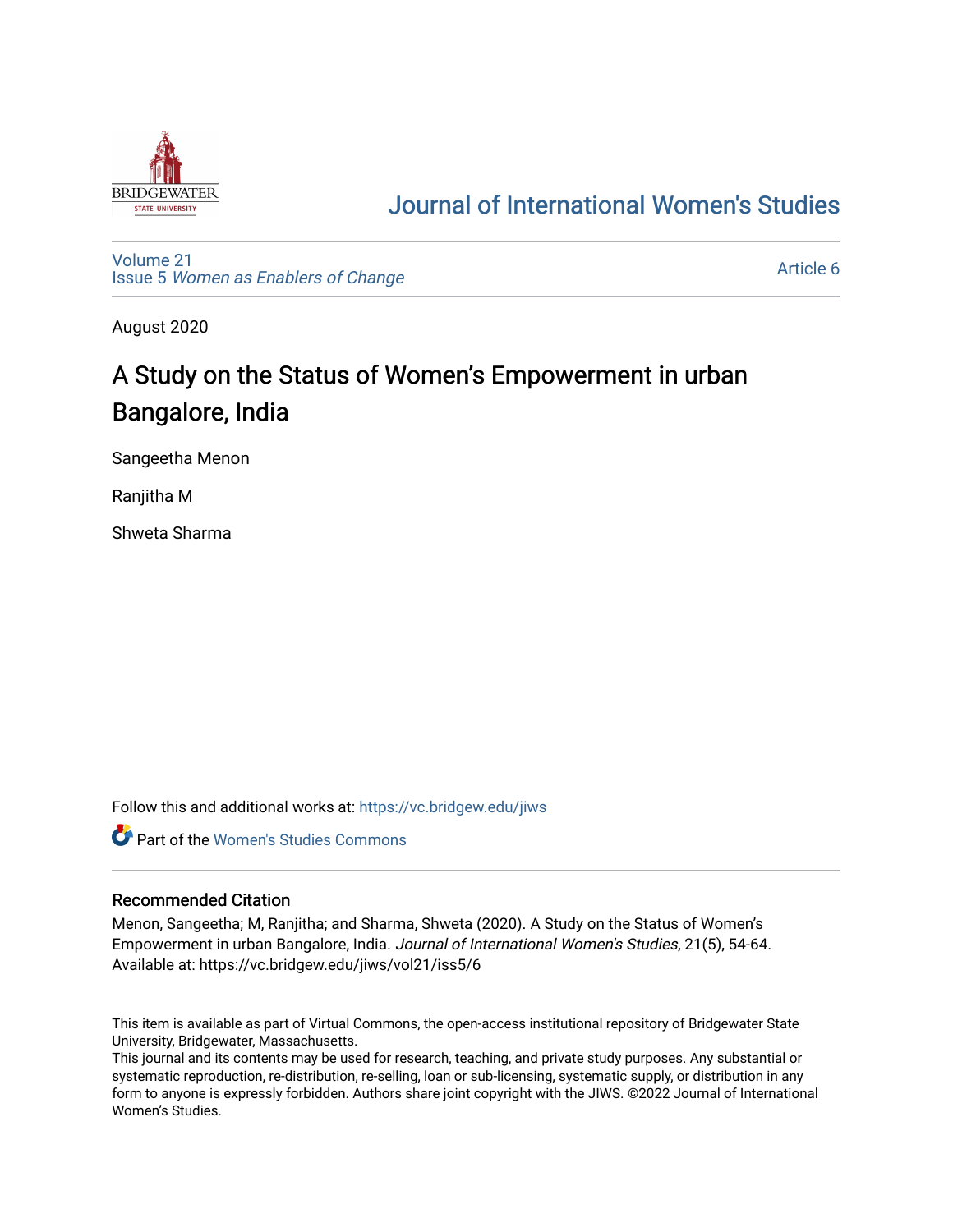Menon et al.: A Study on the Status of Women's Empowerment in urban Bangalore, India

This journal and its contents may be used for research, teaching and private study purposes. Any substantial or systematic reproduction, re-distribution, re-selling, loan or sub-licensing, systematic supply or distribution in any form to anyone is expressly forbidden. ©2020 Journal of International Women's Studies.

# **A Study on the Status of Women's Empowerment in urban Bangalore, India**

By Sangeetha Menon<sup>[1](#page-1-0)</sup>, Ranjitha M<sup>[2](#page-1-1)</sup>, Shweta Sharma<sup>[3](#page-1-2)</sup>

#### **Abstract**

The urge to empower is a human quality and a multidimensional phenomenon. It allows individuals or groups to participate and prosper in households, communities, and countries through political or development processes. Numerous studies have associated empowerment with many developmental outcomes. In the past decades, significant advances have been made among women in many fields like health, education, and employment. However, increasing incidence of violence against women, under-representation of women in decision-making, discriminatory laws governing marriage, land, property, and inheritance hinder women's empowerment. It is further blocked by new challenges that have emerged over the last decade, such as tackling HIV/AIDS and dealing with trafficking of women and young girls. The present study is an attempt to measure to what extent women in urban Bangalore feel empowered in critical areas such as educational achievement, economic opportunity, health and well-being, decision-making, and autonomy in all matters. The research methodology involved the study of a sample population of women in urban areas of Bangalore City, India. Different women's empowerment indicators were analyzed using a structured questionnaire which was distributed randomly to the female population in urban Bangalore. The main emphasis was on indicators such as women's decision-making power in household affairs, financial autonomy, freedom of movement and access to education. Data analysis revealed that decision-making power in households and freedom of movement of women vary considerably with age, education, and employment. Very few women had the final say on how their earnings were spent. Control over cash earnings increased with age and education. The study also indicates that educational qualifications and access to employment are the essential factors that promote women's empowerment, but the degree of achievement of the goal depends mostly on the attitude of the general population towards gender equality.

*Keywords*: empowerment, education, decision-making, women's autonomy, autonomy, Bangalore, India, women in India

<span id="page-1-0"></span><sup>&</sup>lt;sup>1</sup> Sangeetha Menon holds a doctorate in Microbiology and is currently an Assistant professor in the Department of Life Sciences, Kristu Jayanti College, Bangalore, India, and is a member of the Women Empowerment Cell of the College. She holds more than 13 years of experience in teaching and research and is actively involved in the empowerment of girls and women. She believes in gender equality and equal employment opportunity to women. Authors can be contacted a[t sangeethamenon@kristujayanti.com.](mailto:sangeethamenon@kristujayanti.com)

<span id="page-1-1"></span><sup>&</sup>lt;sup>2</sup> Ranjitha M, a Faculty in the Department of Computer Science, Kristu Jayanti College, Bangalore, India has a doctorate and is a passionate researcher and academician with more than 20 years of experience. She continually works and strives to develop and empower young girls to be the future empowered women. She also coordinates the Women empowerment activities of Kristu Jayanti College, Bangalore, India.

<span id="page-1-2"></span><sup>&</sup>lt;sup>3</sup> Shweta Sharma has a doctorate in Biochemistry and is an Assistant Professor in the Department of Life Sciences, Kristu Jayanti College, Bangalore, India. She has over two years of research and teaching experience.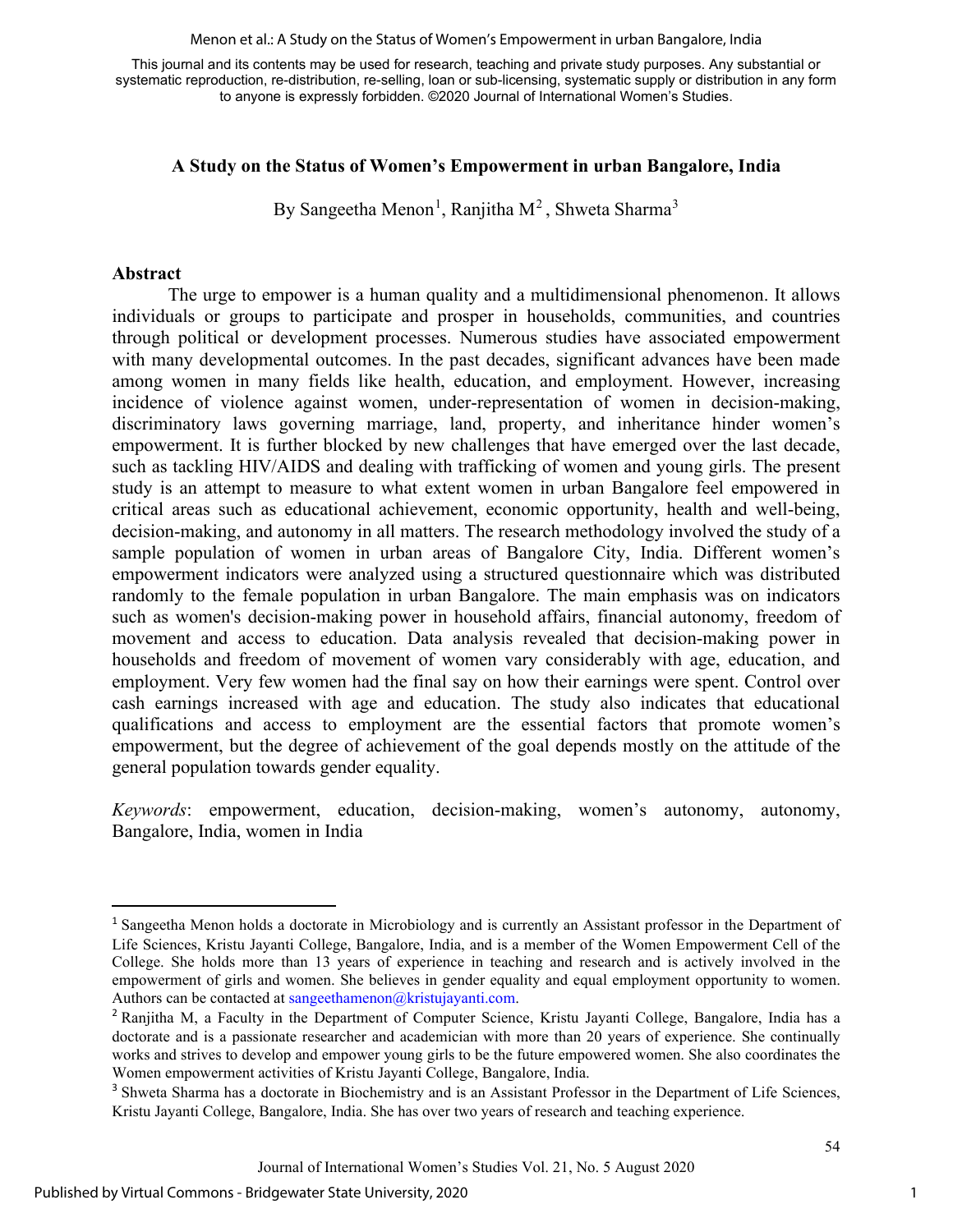## **Introduction**

Empowerment can be represented variously from superficial empowerment (Rosenthal *et al.,* 1997) to a high level of genuine involvement and devolution of power. However, as Ford and Fottler (1995) have suggested, genuine empowerment will probably incorporate decision-making authority over job content and job context.

Empowering women has always been an issue of concern throughout the world. Urbanization has led to a change in the lifestyle of women in the modern world. Still, women need to break all the hindrances to emerge out of their shell and prove themselves in all fields. Human civilization has changed radically and has had a significant impact on society all over the world. It is a fallacy that urban women are empowered to suit the needs of modernization and globalization.

Empowerment means transforming oneself from a position of enforced powerlessness to a position of power (Batliwala, 1994). Empowerment of people means to authorize people to have control over their lives. Empowerment of women is important for them to control their lives for the improvement of their socio-economic and political status. Empowerment is the expansion of humans' potential to make decisions in life in a context that was formerly denied to them (Kabeer, 2001).

Women's empowerment means women gaining a more significant share of control over resources such as material things, human and intellectual aspects like knowledge, information, ideas and financial resources like money, access and control over decision-making in the home, community, society, nation, and to gain power (Bisnath and Elson, 1999).

Malhotra, Schuler, and Boender (2002) emphasized that researchers should concentrate on the process by which empowerment occurs. Gender Empowerment Measure (GEM) is a composite measure of gender inequality in three key areas: political participation and decisionmaking, economic participation and decision-making, and power over economic resources (HDR, 2003). GEM is an aggregate index for a population and does not capture a multidimensional view of women's empowerment. Nevertheless, it is not clear if development interventions promote women's empowerment along a particular dimension.

## **Review of Literature**

Topics related to women's rights and problems have always been a serious concern to academicians and policymakers. From pastoral society to the contemporary information period, the role of women has changed radically across the globe. Women have efficiently fulfilled the role of dutiful wives catering to all the requirements of the house that include the upbringing of children and various sub-roles as daughter, daughter-in-law, wife, mother, aunt and so on. The continuity of adjustments in socio-monetary and psycho-cultural factors of human dwelling have influenced the position of women. With industrialization, modernization, and globalization displaying their profound effects on human society globally, the function and duties of women have attained new definitions and perspectives. Women's issues have received tremendous interest inside the planning circle and numerous high-level discussions on national and global platforms are taking place. However, the current lacuna in the formulation and execution of the policies has not changed the grassroots situation greatly. On an encouraging note, within the South Asian nations, there was noticeably growing monetary participation in the past decade.

Gender equality and women's empowerment are human rights that are imperative to achieve the Millennium Development Goals. Despite the progress, 60% of world's poorest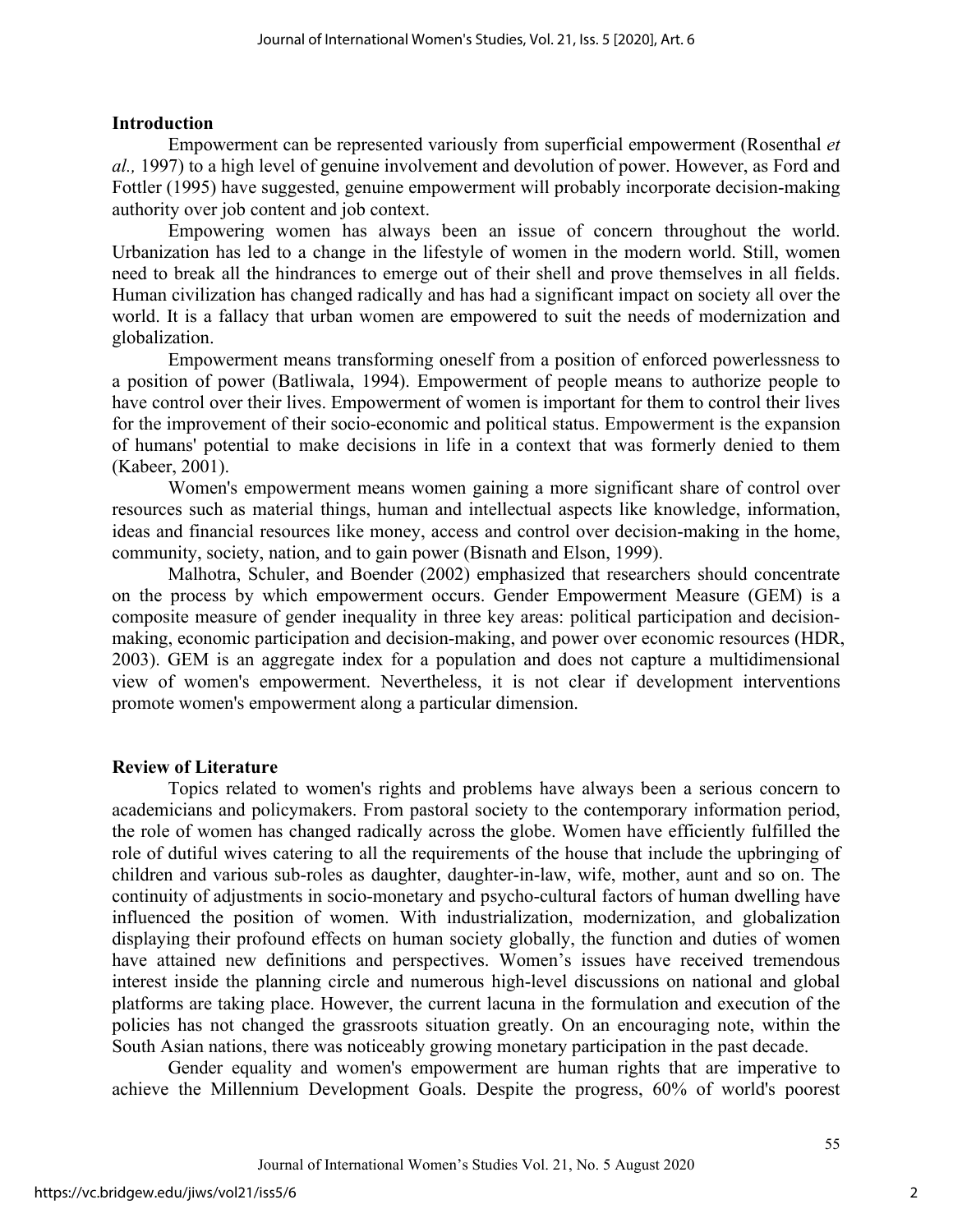people are still women, less than 16% of the world's parliamentarians are women, two-thirds of children shut outside the school gates are girls and, women are the victims of abuse both in times of armed conflict and within the home (UNDP, 2009).

Education is empowerment in an urban context, but breaking traditional barriers is a question of significant concern. The participation of women in socio-economic developmental activities encourages female independence, health, and well-being. Still, even after urbanization, there is exploitation, although statistically, the rate of literacy among women has increased in terms of workloads at the workplace. Despite this, there are marital conflicts, domestic violence, and salary differences.

In the contemporary era, higher education has enabled women's entry into employment, helping them to achieve economic and social independence and bring about social change. Science and technology have further emerged as a catalyst for this. The attitude of society towards the woman and her role in numerous activities has undergone a radical revolution. Women are shouldering responsibilities in every field instead of hiding behind social inhibitions.

Moreover, academic and occupational patterns have been additionally modified and widened with women entering into the domains which were considered to be dominated by men, a decade earlier. Furthermore, there has been an encouraging rise in the percentage of women joining the service sector, especially Banking and Information Technology. Amidst this massive transformation, the core issue of women's rights and empowerment remains unanswered. Thus, women's empowerment needs some essential ingredients which include fearlessness (implying absence of crimes against women), freedom from the drudgery of laborious domestic chores, economic earning and productivity, ability to travel, the authority to make a decision, sharing power and property with men and a liberalizing education that can prepare grounds for the above (Batliwala, 1995).

Financial independence is a critical parameter for the empowerment of women. A study conducted on the various schemes offered for uplifting women in developing nations found that women in urban regions have higher social, political, and economic empowerment. Although treated with respect, they face more mental pressure and depression than the rural women (Bhatia and Singh, 2019).

Titus *et al.* (2017) infer that though women are empowered in urban areas, final decisions in households are taken after seeking approval from husbands or parents. Lee and Koh (2001) distinguished empowerment further by considering the characteristics of inferior and superior traits. Anu Singh *et al.* (2009) suggested that women should be made aware of their existence right from birth. Her role should not be subdued in society, and alteration in upbringing is needed.

Prasad (2014) examined the role of female leaders as mayors, chairpersons, and counselors and concluded that they are very successful as these leaders have served as catalysts in social development and the development of girl child. He also recommends increasing the number of women leaders to have an impact on awareness, policymaking, training, and engagement in urban-based governance issues. Though the urban milieu provides exposure to education, there are many hurdles to be tackled to pursue and excel in it. Women must multitask and have the assistance of a support system. Studies indicate that young, urban girls enjoy more chances for employment than rural girls but the majority are engaged in occupations such as hairdressing, cleaning which is not a promising long tenure earning preference (Chant and McIlwaine, 2016)

As the situation is changing slowly, working women are gaining acceptance and are being accepted by society in urban areas. In rural areas, even if women are earning, they are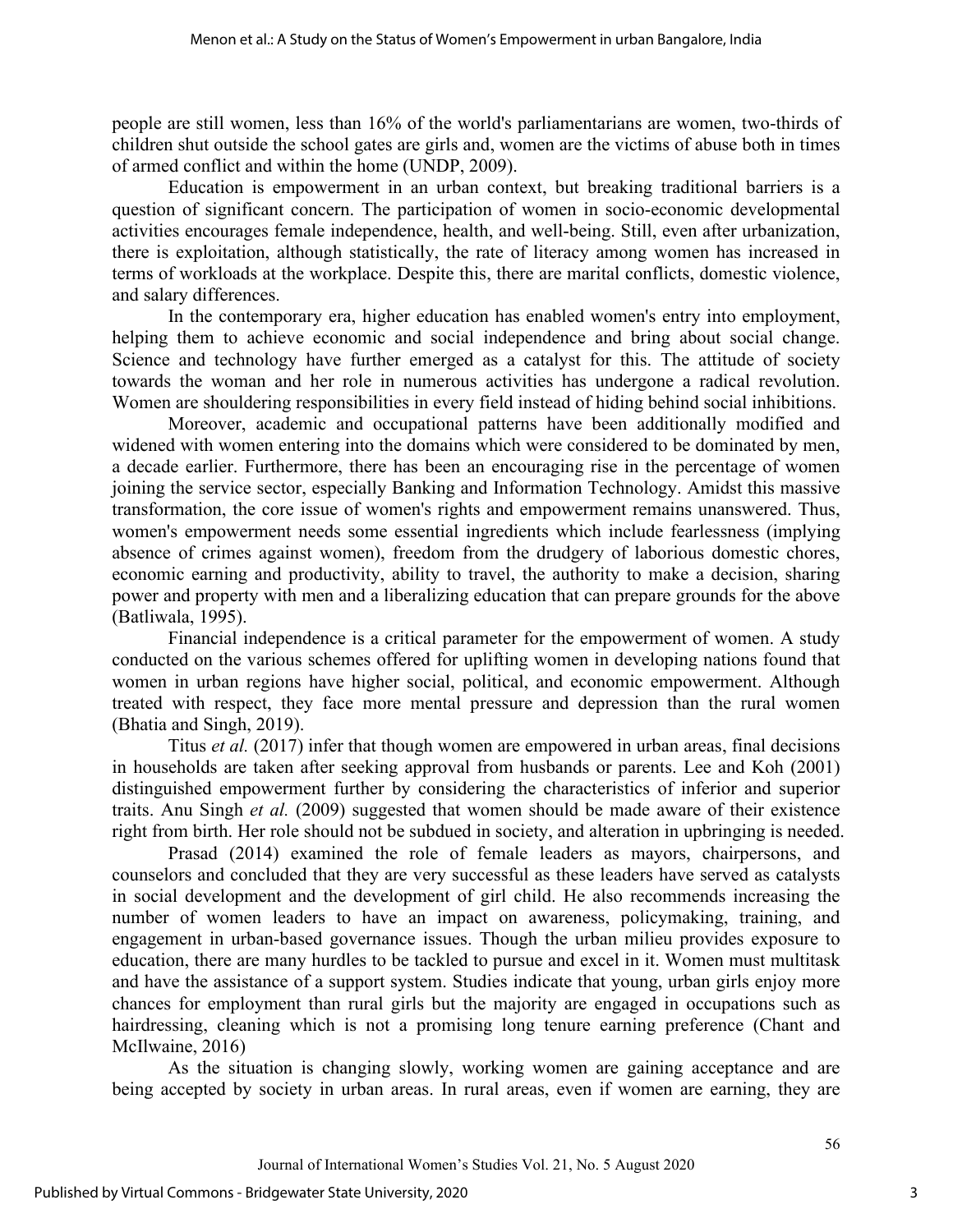typically controlled by their partners and family members (Evans, 2015). Pozarny (2016) highlights that in urban Nigeria, where women are considered inferior, it is necessary to address the cultural barriers and involve women in decision-making in the household. Much attention has been focused on the fact that urban women have access to more opportunities and services and face fewer restrictions due to social and cultural norms. Urban women are less submissive as they are aware of the opportunities and rights of women.

Although several studies have focused on women's empowerment and related issues, most of them mainly concentrated on conceptual and measurement issues and the constraints to women's empowerment. Therefore, the present study analyzes the status of women's empowerment in Bangalore, India, by considering various dimensions such as women's household decision-making power, financial autonomy, freedom of movement, political participation, gender equality based on structured questionnaires which have not been analyzed earlier.

#### **Research Methodology**

A survey was conducted in the urban areas of Bangalore, India, to study the status of empowerment among women. The level of women's empowerment was assessed using a structured questionnaire. The details like age, marital status, family members, education, employment status, organization, designation, work experience, city of residence were collected and assessed with five-point Likert scale (through 30 statements). The questionnaire was administered on a sample of 100 women associated with various institutions, organizations, and email groups. The response rate was 44%, as 44 women respondents returned fully filled, usable questionnaires. Data collected for the study were analyzed using factor analysis by Principal Component Analysis with Varimax rotation in IBM SPSS 19 statistical software.

#### **Data Analysis and Discussion**

The respondents in the survey are women from different age groups, with different educational backgrounds and work experience. They are variously employed in the government sector, private sector, in industry and academics, and are all working in Bangalore, India. Table 1 gives the demographic profile of the survey participants. 52.3% of the women are in the age group of 20-35 years, while 40.9% belong to the age group of 36-50 years. Only 6.8% of women are above 51 years of age. The women's marital status shows that 79.5% are married, while 20.5% are single. The majority of the participants (59.1%) are working in the private sector, while 2.3% are in government jobs, and 9.1% are entrepreneurs. 29.5% are unemployed. 65.9% of the respondents work in academia (at school, college, and university levels), while 20.5 % work in industry across various sectors. 2.2% of the respondents are working with NGOs, whereas 11.4% are housewives.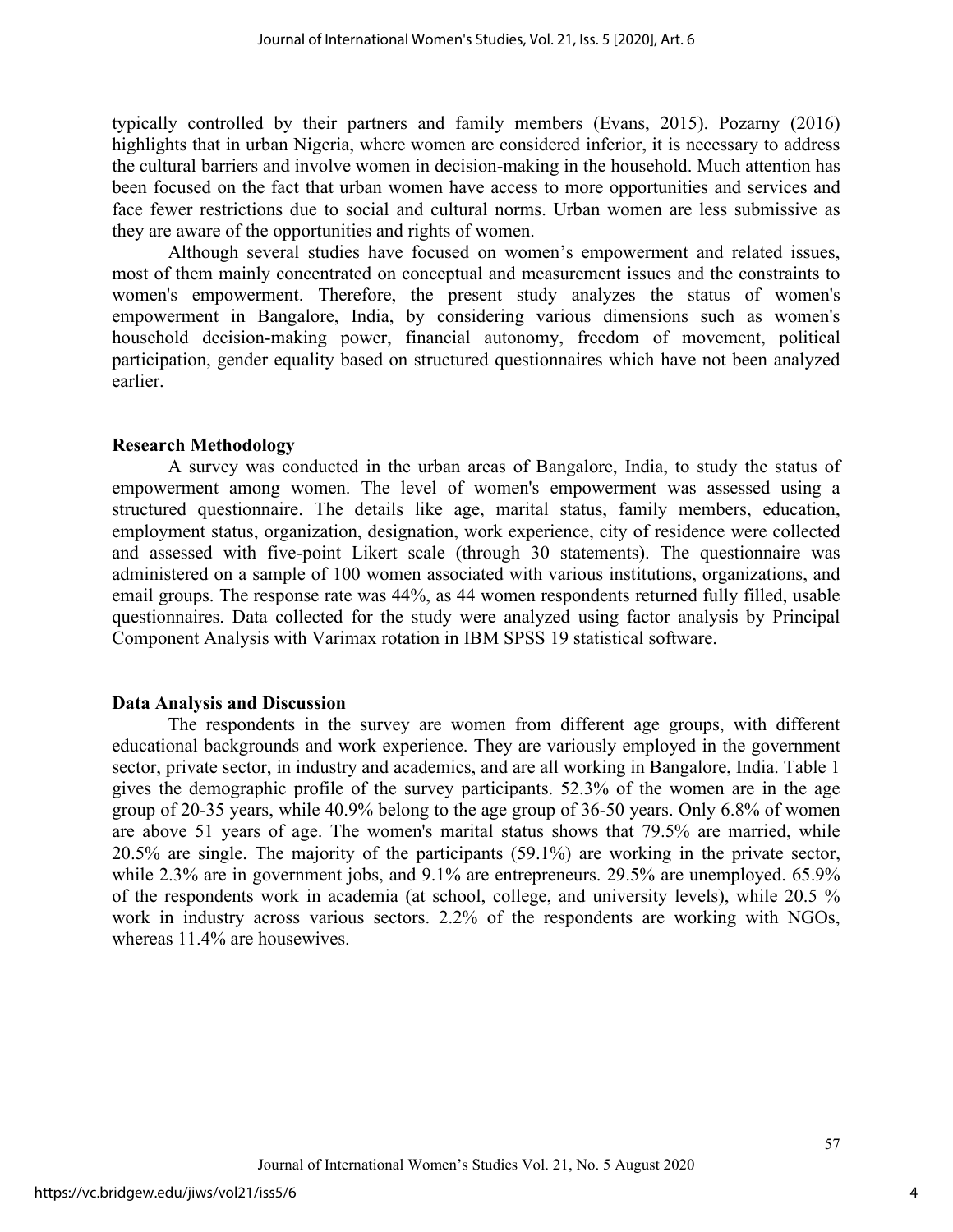|                       | Category           | Frequency      | Percent          |
|-----------------------|--------------------|----------------|------------------|
| Age                   | 20-35 years        | 23             | 52.3             |
|                       | 36-50years         | 18             | 40.9             |
|                       | Above 51 years     | 03             | 06.8             |
| <b>Marital Status</b> | Single             | 09             | 20.5             |
|                       | Married            | 35             | 79.5             |
|                       | Divorced/Separated | $\overline{0}$ | $\theta$         |
|                       | $1 - 2$            | 06             | 13.6             |
| No. of Family         | $3-4$              | 31             | 70.5             |
| members               | $5-6$              | 06             | 13.6             |
|                       | $7 - 8$            | 01             | 02.3             |
|                       | Secondary          | $\overline{0}$ | $\boldsymbol{0}$ |
| Educational           | Senior Secondary   | 01             | 2.3              |
| Qualification         | Graduate           | 07             | 15.9             |
|                       | Postgraduate       | 21             | 47.7             |
|                       | Doctorate          | 15             | 34.1             |
|                       | Unemployed         | 13             | 29.5             |
| Employment            | Government sector  | 01             | 02.3             |
| <b>Status</b>         | Private Sector     | 26             | 59.1             |
|                       | Entrepreneur       | 04             | 09.1             |
|                       | Academia           | 29             | 65.9             |
| Field of work         | Industry           | 09             | 20.5             |
|                       | <b>NGO</b>         | 01             | 02.2             |
|                       | Homemaker          | 05             | 11.4             |
|                       | $0-10$ years       | 28             | 63.6             |
| Work                  | $11-20$ years      | 12             | 27.3             |
| Experience            | $21-30$ years      | 04             | 09.1             |
|                       | $31-40$ years      | $\overline{0}$ | $\boldsymbol{0}$ |
|                       | $41-50$ years      | $\overline{0}$ | $\overline{0}$   |

**Table 1: Demographic profile of Respondents**

Factor Analysis was conducted on the data collected with 30 statements. Principal Component Analysis (PCA) method was used with varimax rotation to extract the components. PCA method gave an optimal linear combination of the given variables and made it into a group that has maximum relationship among them. The correlations between factors and the different items expressed through the factorial loads are significant. The rotated matrix identified ten components that have an eigenvalue of more than 1 (Table 2). The researcher found different results in the factor analysis, like commonalities, the component matrix, and the scree plot, and all the results showed a positive signal to pursue the test further.

Using the option of suppressing factor loadings (less than 0.4), only six components were found to have reasonable item loadings, and the Rotated Factor values are presented in Table 3. The first factor had seven items loaded and thus was identified as Freedom of choice/ Movement. The second and third factor each had four items loaded in it and thus was identified as Gender equality at work and Access to Employment, respectively. The fourth, fifth, and sixth factor each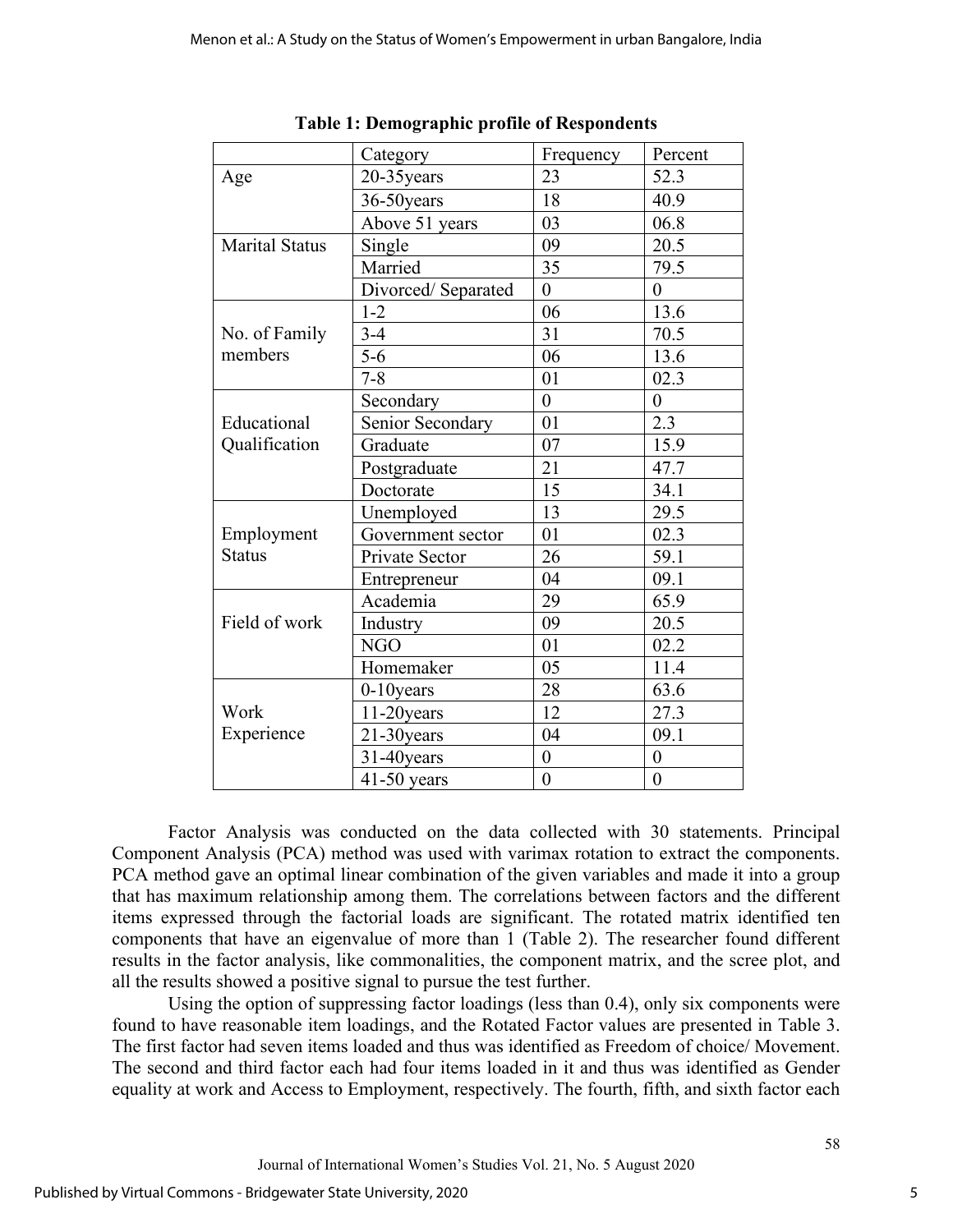had a loading of three items and thus was identified as Political and Religious Participation, Personal Welfare and Freedom, and Decision-making power at home, respectively. Twenty-four statements were found to have high factor loading. The responses on these statements were retained under these six factors.

**Table 2: Factor Analysis with Principal Component Method and Varimax Rotation Rotated Component Matrix**

|                                                                                                    | Component    |                |      |                |         |         |                |      |      |      |
|----------------------------------------------------------------------------------------------------|--------------|----------------|------|----------------|---------|---------|----------------|------|------|------|
|                                                                                                    |              | $\overline{2}$ | 3    | $\overline{4}$ | 5       | 6       | $\overline{7}$ | 8    | 9    | 10   |
| Respondent can go to any place<br>they like<br>Respondent can participate in all                   | .904<br>.903 |                |      |                |         |         |                |      |      |      |
| community activities as per their<br>wishes                                                        |              |                |      |                |         |         |                |      |      |      |
| Respondent can spend earnings at<br>their discretion                                               | .817         |                |      |                |         |         |                |      |      |      |
| Respondent can speak to and meet<br>people outside their home                                      | .713         |                |      | .399           |         |         |                |      |      |      |
| Respondent can change jobs<br>whenever they want                                                   | .677         |                |      |                | .348    |         |                |      |      |      |
| Respondent cast votes as per their<br>will                                                         | .657         |                |      |                |         |         |                | .339 |      | .349 |
| In the decision-making process at<br>home, respondent is involved                                  | .527         |                |      |                | $-.494$ |         |                |      |      |      |
| Respondent is given equal<br>promotion opportunities at work in<br>comparison to male co-workers.  |              | .859           |      |                |         |         |                |      |      |      |
| Respondent is treated fairly in<br>comparison to male colleagues.                                  |              | .829           |      |                |         |         |                |      |      |      |
| Compensation is on par with male<br>counterparts                                                   |              | .818           |      |                |         |         |                |      |      |      |
| Respondent is treated with respect<br>by colleagues                                                | .437         | .489           |      |                |         | $-.302$ |                |      | .369 |      |
| Respondent receives appreciation<br>for good work done                                             |              |                | .826 |                |         |         |                |      |      |      |
| If respondent takes a break from<br>work due to familial obligations, it                           |              |                | .744 |                |         |         |                |      |      |      |
| will allow them to rejoin.<br>Respondent have had access to<br>pursue an education in the field of |              |                | .616 |                |         |         | .463           |      |      |      |
| choice.<br>The organization gives the option<br>to work from home.                                 |              |                | .602 |                |         |         |                |      |      | .403 |
| Respondent can make decisions<br>regarding political decisions.                                    |              |                |      | .813           |         |         |                |      |      |      |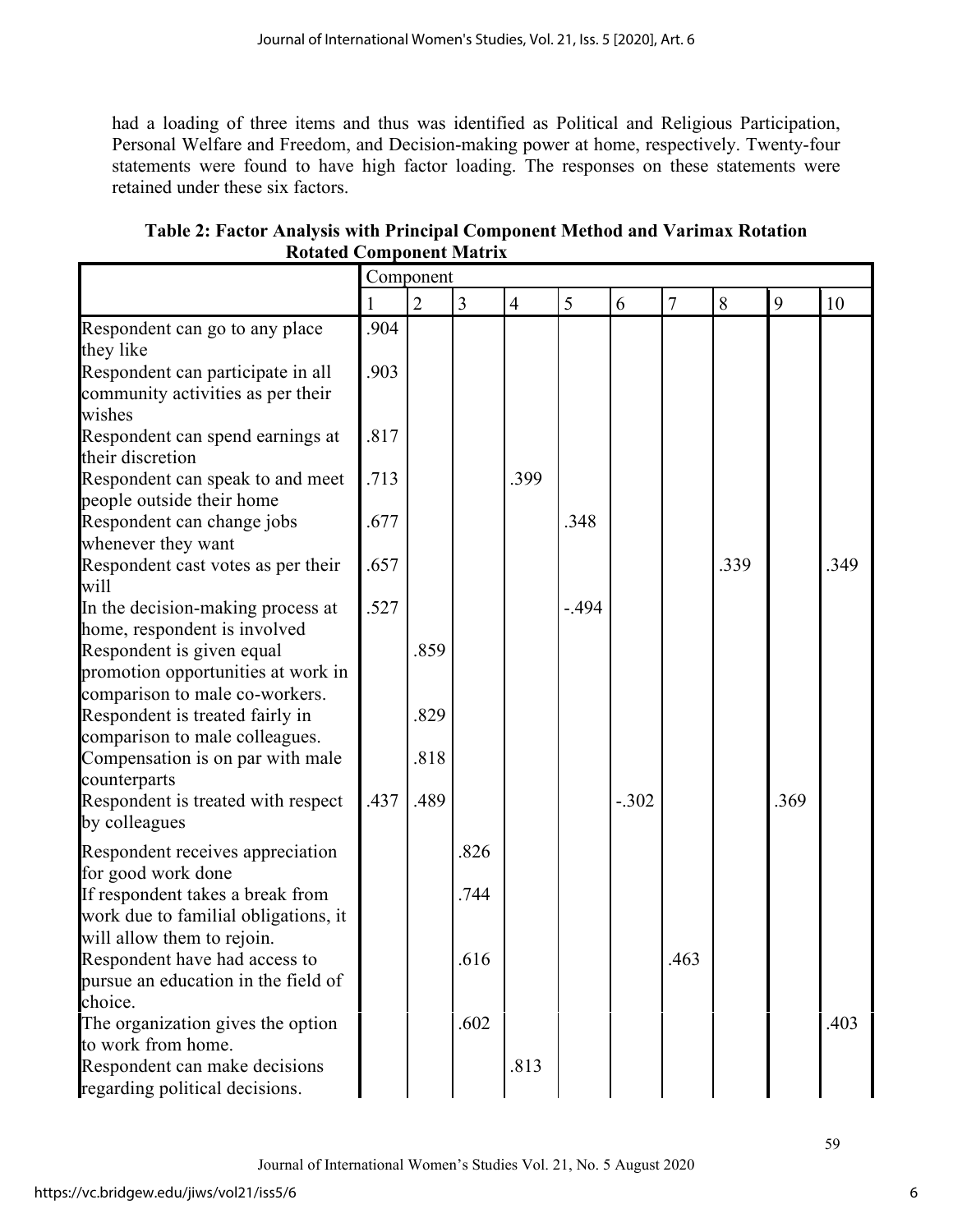| Respondent can access the judicial  |      |      |      | .750    |      |      |      |         |      |         |
|-------------------------------------|------|------|------|---------|------|------|------|---------|------|---------|
| system to redress the grievance     |      |      |      |         |      |      |      |         |      |         |
| Respondent can make decisions       | .337 |      |      | .635    | .456 |      |      |         |      |         |
| regarding religious beliefs         |      |      |      |         |      |      |      |         |      |         |
| In deciding the job, Respondent has |      | .322 |      |         | .658 |      |      |         |      |         |
| a complete choice.                  |      |      |      |         |      |      |      |         |      |         |
| Respondent makes decisions          |      |      |      |         | .564 |      |      |         |      |         |
| regarding savings.                  |      |      |      |         |      |      |      |         |      |         |
| Respondent has an utterly high      |      |      |      |         | .514 |      |      | $-.337$ |      |         |
| degree of control over decisions    |      |      |      |         |      |      |      |         |      |         |
| regarding welfare, health, and body |      |      |      |         |      |      |      |         |      |         |
| Respondent can make their           |      |      |      |         |      | .787 |      |         |      |         |
| decisions regarding household       |      |      |      |         |      |      |      |         |      |         |
| expenditures.                       |      |      |      |         |      |      |      |         |      |         |
| Respondent can make decisions       |      |      |      |         |      | .733 |      |         |      |         |
| regarding children's health.        |      |      |      |         |      |      |      |         |      |         |
| In the decision-making process at   | .360 |      |      | $-.311$ |      | .505 |      |         |      | .448    |
| home, respondent has a choice.      |      |      |      |         |      |      |      |         |      |         |
| Read newspapers?                    |      |      |      |         |      |      | .857 |         |      |         |
| Interest in political affairs?      |      |      |      |         |      |      | .696 |         |      |         |
| Respondent can make decisions       |      |      |      |         |      |      |      | .894    |      |         |
| regarding children's education.     |      |      |      |         |      |      |      |         |      |         |
| Respondent take leave from work     |      |      |      | $-.302$ |      |      |      |         | .816 |         |
| during emergencies at home.         |      |      |      |         |      |      |      |         |      |         |
| Respondent does not feel harassed   |      |      | .547 |         |      |      |      |         | .635 |         |
| at work due to gender.              |      |      |      |         |      |      |      |         |      |         |
| Respondent can make decisions       |      |      |      |         |      |      |      |         |      | $-.825$ |
| regarding marriage choices.         |      |      |      |         |      |      |      |         |      |         |

Extraction Method: Principal Component Analysis.

Rotation Method: Varimax with Kaiser Normalization.

a. Rotation converged in 12 iterations.

|                                 |  | <b>Table 3: Factors Identified through Factor Analysis</b> |
|---------------------------------|--|------------------------------------------------------------|
| <b>Rotated Component Matrix</b> |  |                                                            |

|                                                                                  | Component    |  |  |  |  |  |  |  |  |  |
|----------------------------------------------------------------------------------|--------------|--|--|--|--|--|--|--|--|--|
|                                                                                  |              |  |  |  |  |  |  |  |  |  |
| <b>Freedom of Choice/Movement</b>                                                |              |  |  |  |  |  |  |  |  |  |
| Respondent can go to any place<br>they like<br>Respondent can participate in all | .904<br>.903 |  |  |  |  |  |  |  |  |  |
| community activities as per their<br>wish                                        |              |  |  |  |  |  |  |  |  |  |
| Respondent can spend earnings at<br>their discretion                             | .817         |  |  |  |  |  |  |  |  |  |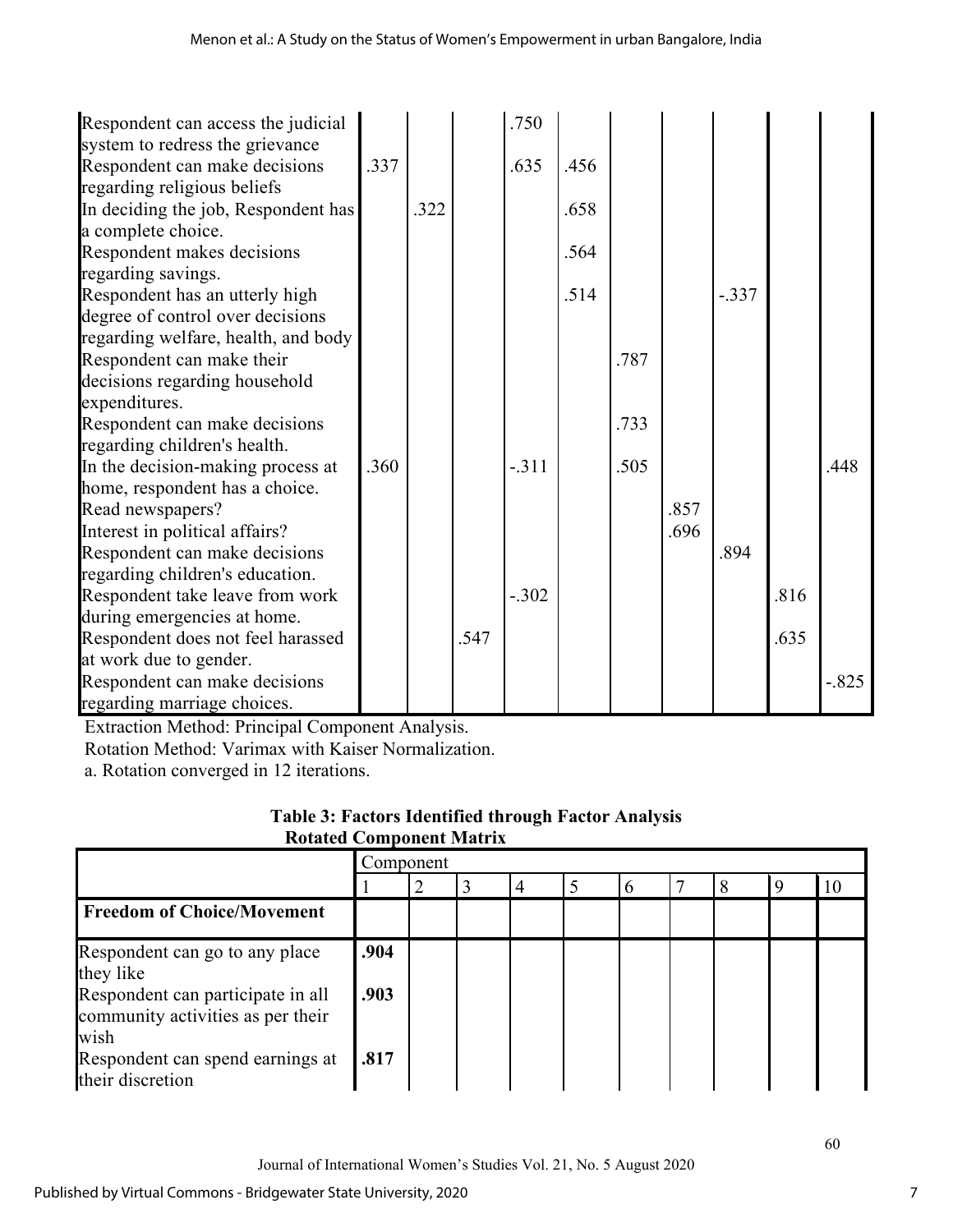| Respondent can speak to and meet                        | .713 |      |      | .399 |         |         |      |      |      |      |
|---------------------------------------------------------|------|------|------|------|---------|---------|------|------|------|------|
| people outside the home                                 |      |      |      |      |         |         |      |      |      |      |
| Respondent can change job                               | .677 |      |      |      | .348    |         |      |      |      |      |
| whenever they want                                      |      |      |      |      |         |         |      |      |      |      |
| Respondent cast a vote as per their<br>will             | .657 |      |      |      |         |         |      | .339 |      | .349 |
| In the decision-making process at                       | .527 |      |      |      | $-.494$ |         |      |      |      |      |
| home, respondent is involved                            |      |      |      |      |         |         |      |      |      |      |
| <b>Gender Equality at Work</b>                          |      |      |      |      |         |         |      |      |      |      |
| Respondent is given equal                               |      | .859 |      |      |         |         |      |      |      |      |
| promotion opportunities at work in                      |      |      |      |      |         |         |      |      |      |      |
| comparison to male co-workers.                          |      |      |      |      |         |         |      |      |      |      |
| Respondent is treated fairly in                         |      | .829 |      |      |         |         |      |      |      |      |
| comparison to male colleagues.                          |      |      |      |      |         |         |      |      |      |      |
| Compensation is on par with male                        |      | .818 |      |      |         |         |      |      |      |      |
| counterparts.                                           |      |      |      |      |         |         |      |      |      |      |
| Respondent is treated with respect                      | .437 | .489 |      |      |         | $-.302$ |      |      | .369 |      |
| by colleagues                                           |      |      |      |      |         |         |      |      |      |      |
| <b>Access to Employment</b>                             |      |      |      |      |         |         |      |      |      |      |
| Respondent receives appreciation                        |      |      | .826 |      |         |         |      |      |      |      |
| for good work done.                                     |      |      |      |      |         |         |      |      |      |      |
| If respondents take a break from                        |      |      | .744 |      |         |         |      |      |      |      |
| work due to familial obligations,                       |      |      |      |      |         |         |      |      |      |      |
| organization will allow them to                         |      |      |      |      |         |         |      |      |      |      |
| rejoin.                                                 |      |      |      |      |         |         |      |      |      |      |
| Respondents have had access to                          |      |      | .616 |      |         |         | .463 |      |      |      |
| pursue an education in the field of                     |      |      |      |      |         |         |      |      |      |      |
| choice.                                                 |      |      |      |      |         |         |      |      |      |      |
| The organization gives the option                       |      |      | .602 |      |         |         |      |      |      | .403 |
| to work from home.                                      |      |      |      |      |         |         |      |      |      |      |
| <b>Political and Religious</b>                          |      |      |      |      |         |         |      |      |      |      |
| <i>participations</i><br>Respondents can make decisions |      |      |      | .813 |         |         |      |      |      |      |
| regarding political decisions.                          |      |      |      |      |         |         |      |      |      |      |
| Respondent can access the judicial                      |      |      |      | .750 |         |         |      |      |      |      |
| system to redress grievances.                           |      |      |      |      |         |         |      |      |      |      |
| Respondents can make their                              | .337 |      |      | .635 | .456    |         |      |      |      |      |
| decisions regarding religious                           |      |      |      |      |         |         |      |      |      |      |
| beliefs                                                 |      |      |      |      |         |         |      |      |      |      |
| <b>Personal Welfare and Freedom</b>                     |      |      |      |      |         |         |      |      |      |      |
| In deciding occupation, Respondent                      |      | .322 |      |      | .658    |         |      |      |      |      |
| has a complete choice.                                  |      |      |      |      |         |         |      |      |      |      |
| Respondents make decisions                              |      |      |      |      | .564    |         |      |      |      |      |
| regarding savings.                                      |      |      |      |      |         |         |      |      |      |      |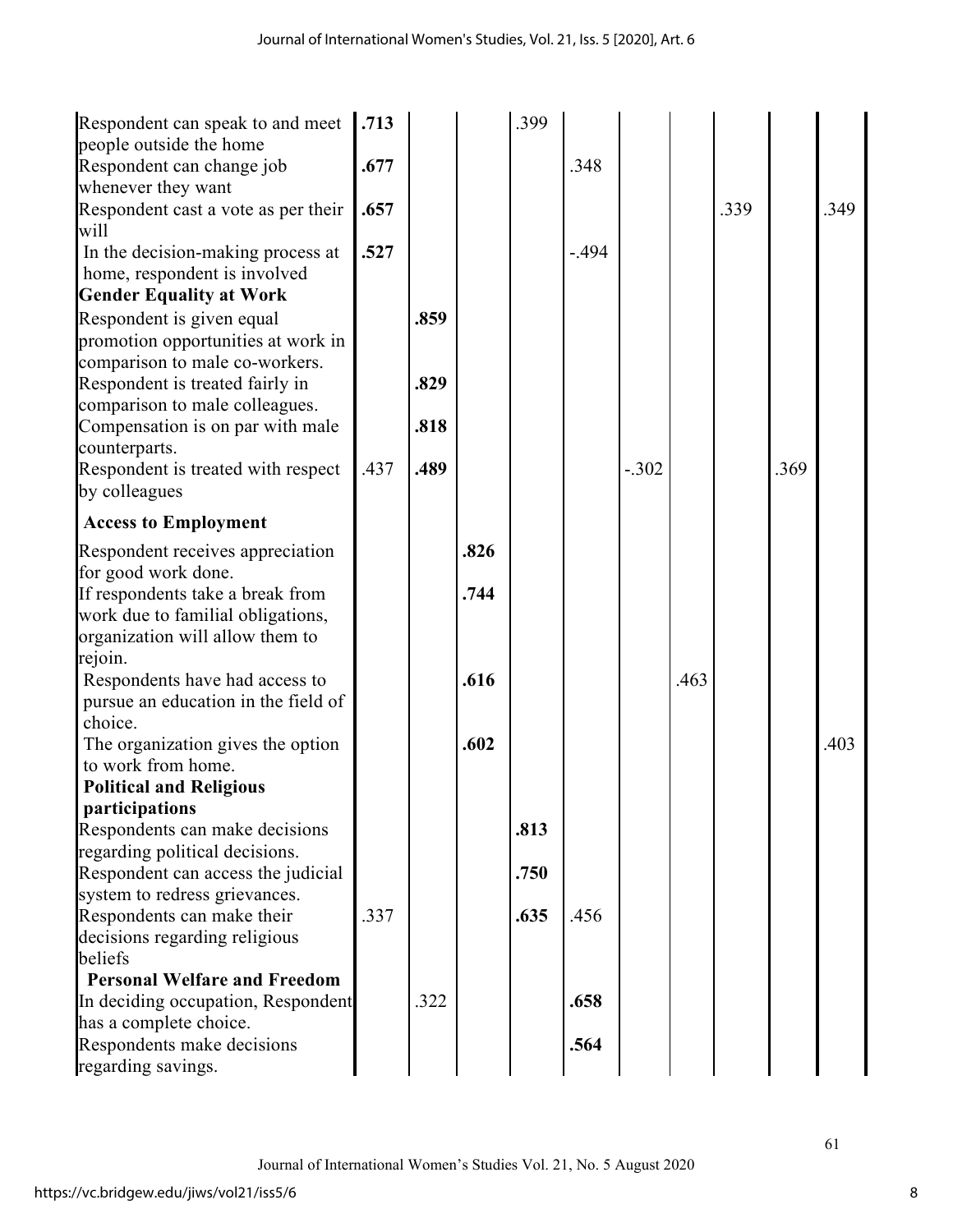| Respondent have an utterly high<br>degree of control over decisions<br>regarding welfare, health, and body |      |  |         | .514 |      | $-.337$ |      |
|------------------------------------------------------------------------------------------------------------|------|--|---------|------|------|---------|------|
| <b>Decision-making Power at</b>                                                                            |      |  |         |      |      |         |      |
| Home                                                                                                       |      |  |         |      |      |         |      |
| Respondents can make their                                                                                 |      |  |         |      | .787 |         |      |
| decisions regarding household                                                                              |      |  |         |      |      |         |      |
| expenditure.                                                                                               |      |  |         |      |      |         |      |
| Respondent can make decisions                                                                              |      |  |         |      | .733 |         |      |
| regarding children's health.                                                                               |      |  |         |      |      |         |      |
| In the decision-making process at                                                                          | .360 |  | $-.311$ |      | .505 |         | .448 |
| home, respondent have a choice.                                                                            |      |  |         |      |      |         |      |

The study revealed that working women were highly empowered concerning work, home, and freedom of choice or movement and their total empowerment is better than women who were not working. It also observed that women in the age group 51 and above are most empowered, followed by women in the age group of 36-50 years. Women in the age group of 20- 35 years are least empowered as compared to other age groups. For single women, the parents have a significant say in decisions at home, while for married women, and if they are living in a joint family, then the major household decisions are taken by their in-laws. However, women have the power to decide if they will live separately with their spouse and children. It is also observed that married women have maximum empowerment at home compared to single women. The reason for this is that decisions on household aspects are made by parents in Indian homes. Single women do not have much power in decision-making, even for marital choices. In the empowerment at the workplace, single women are more empowered than married women. This is because a single woman living with her parents or staying alone has little restrictions on moving around with people and making decisions about herself and her job. While for married women in India, these decisions are mostly made by her spouse and in-laws.

## **Discussion and Conclusion**

It is essential to note that though the Constitution of India has been in existence for more than sixty years, the rise of women's status to one of equality, freedom, and dignity is still a distant dream. For the past five years, India has been looking to enhance women's entitlements in social and economic fields through scores of schemes, guidelines, and packages. There is no denying that there was an improvement in the situation, considering that the women today are educated to a great extent, up to the level of graduation, and are occupying high positions, which include very senior management positions. There are even instances where women have become entrepreneurs. However, there is a significant difference concerning the control and influence exerted, and the compromises made by married women and single women. In institutional settings, independent administrative departments, employment agencies, and commissions, women have risen both at the Central and the state government levels. Women's mobility and their networking with the international community often provide forceful expression to calls for women's upliftment and issues in the legislature, government, and judiciary for reviewing the rigid standards of patriarchal society. Women enter into training and employment and more than 50% of women are hired. However, having access to employment does not mean that women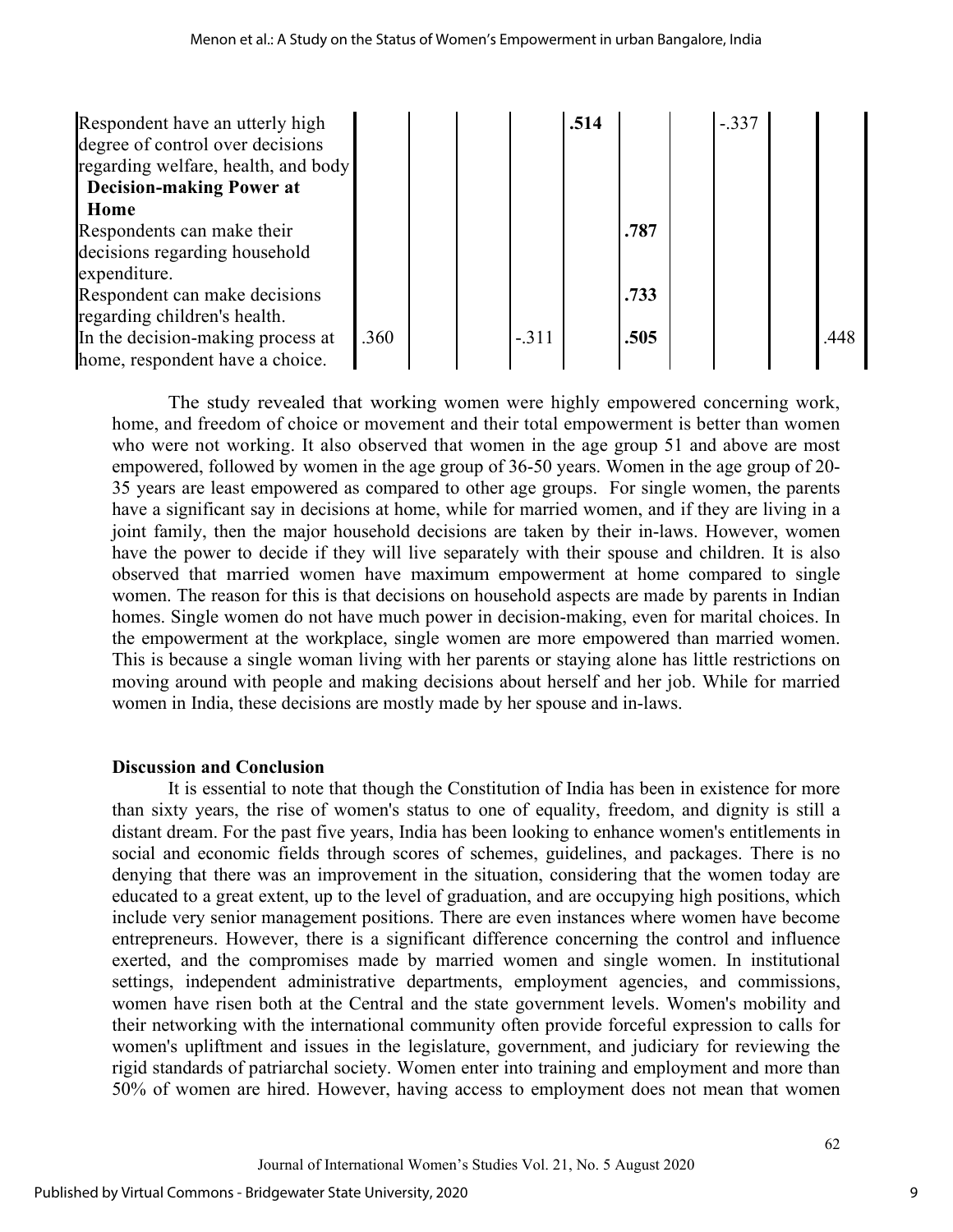have full control over their earnings. Few women have the final say on the ways to spend their income. Control over cash earnings increases with age and residence in city areas, and education does not vary extensively with family structure. In the face of global competition, traditional financial occupations of women have withered. Distinctly, the empowerment of women is one of the important aspects in developing nations all around the world, not just in India alone. These issues of gender equality are an area of discussion in National and International Conferences, research studies, various forums which have led to the establishment of special departments for women's welfare. In spite of so many efforts undertaken by government and NGOs the picture at present is not satisfactory. Mere access to education and employment can only accelerate the process of empowerment. However, achievement of this goal depends more on attitude. Unless the attitude towards the tacit acceptance of unequal gender roles by society and even among women themselves changes, women will be denied the opportunities for empowerment provided to them through constitutional provisions, law etc. Until this aim is achieved, one cannot say that women are empowered in India in any real sense.